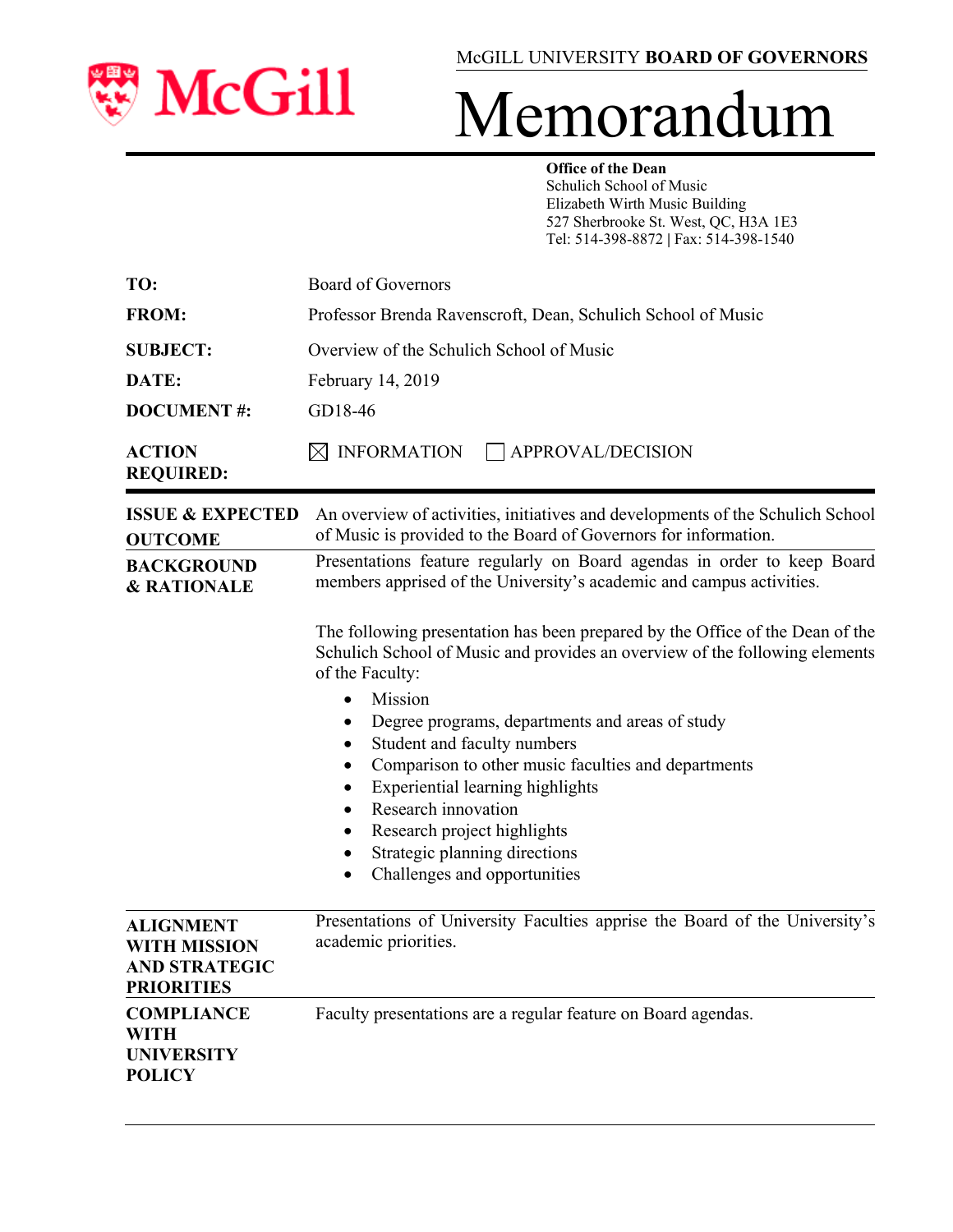| <b>COMPLIANCE</b><br>WITH<br><b>LEGISLATION/</b><br><b>EXTERNAL</b><br><b>REGULATIONS</b> | There are no external legislation requirements applicable. |
|-------------------------------------------------------------------------------------------|------------------------------------------------------------|
| <b>RISK FACTORS</b>                                                                       | There are no risk factors applicable.                      |
| <b>SUSTAINABILITY</b><br><b>CONSIDERATIONS</b>                                            | N/A                                                        |
| <b>IMPACT OF</b><br><b>DECISION AND</b><br><b>NEXT STEPS</b>                              | N/A                                                        |
| <b>MOTION OR</b><br><b>RESOLUTION</b><br><b>FOR APPROVAL</b>                              | N/A                                                        |
| <b>APPENDICES</b>                                                                         | Appendix A: Presentation                                   |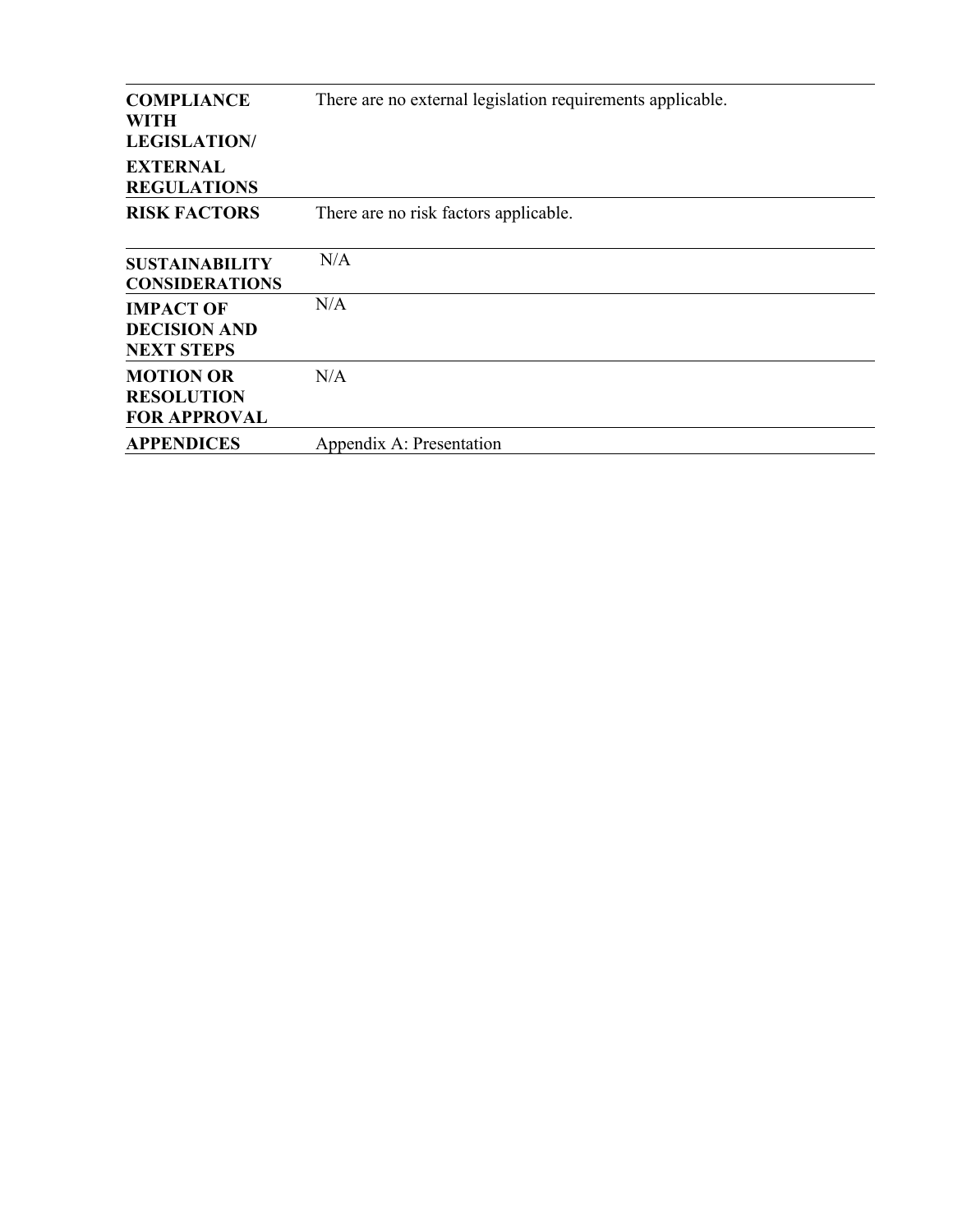

# **Schulich School of Music Overview**

Board of Governors Meeting April 25, 2019 Brenda Ravenscroft, Dean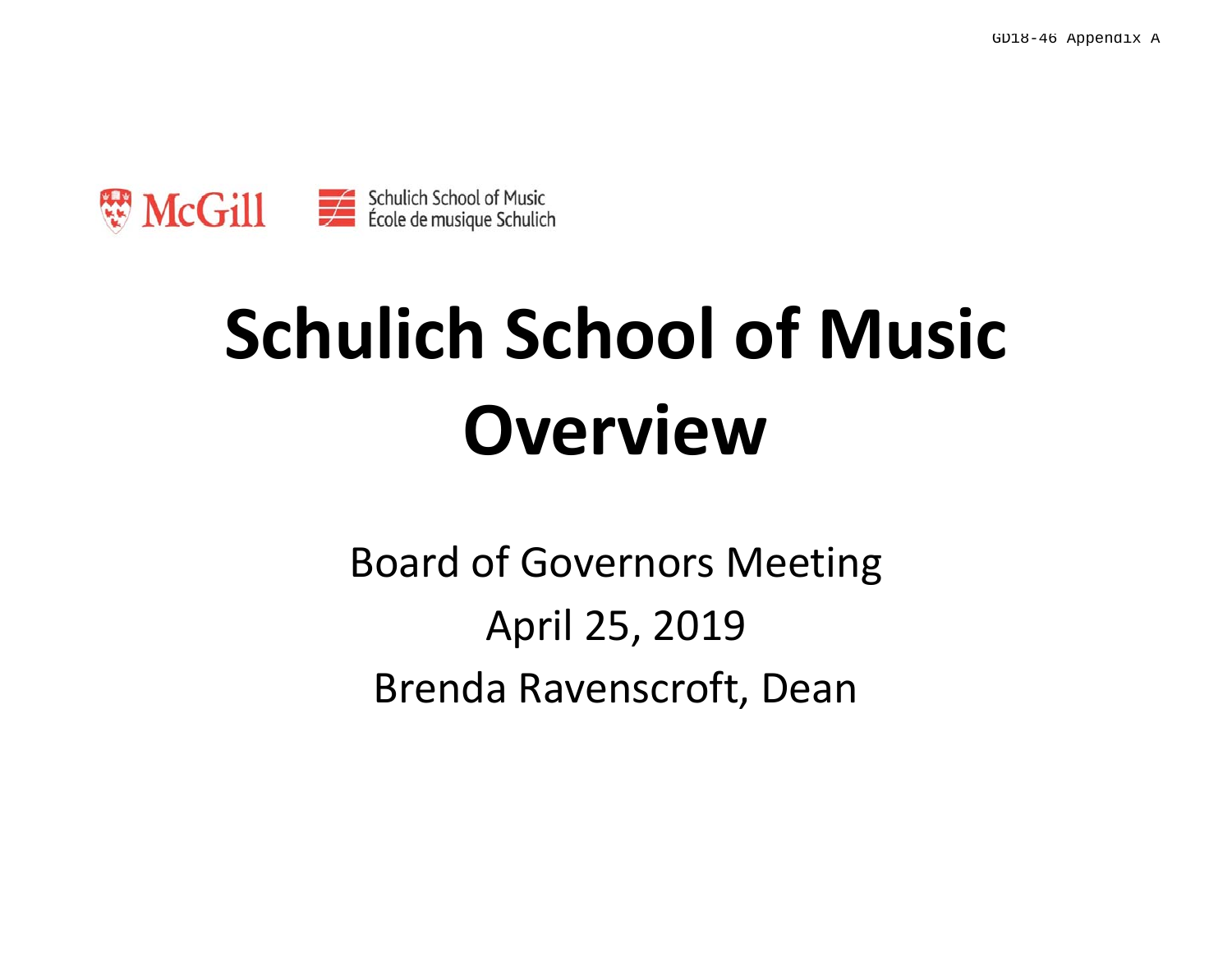

#### **Mission**

To offer the highest calibre of teaching and learning, grounded in exceptional music performance and research, in an inclusive and inspiring environment.

- Unique combination of performance with music research, scholarship and creation in the humanities, science, and technology.
- Degrees
	- Undergraduate: B.Mus.
	- Graduate: M.Mus., M.A., D.Mus., Ph.D.
- Diplomas:
	- Licentiate (UG), Artist Diploma/Diploma in Performance (Grad)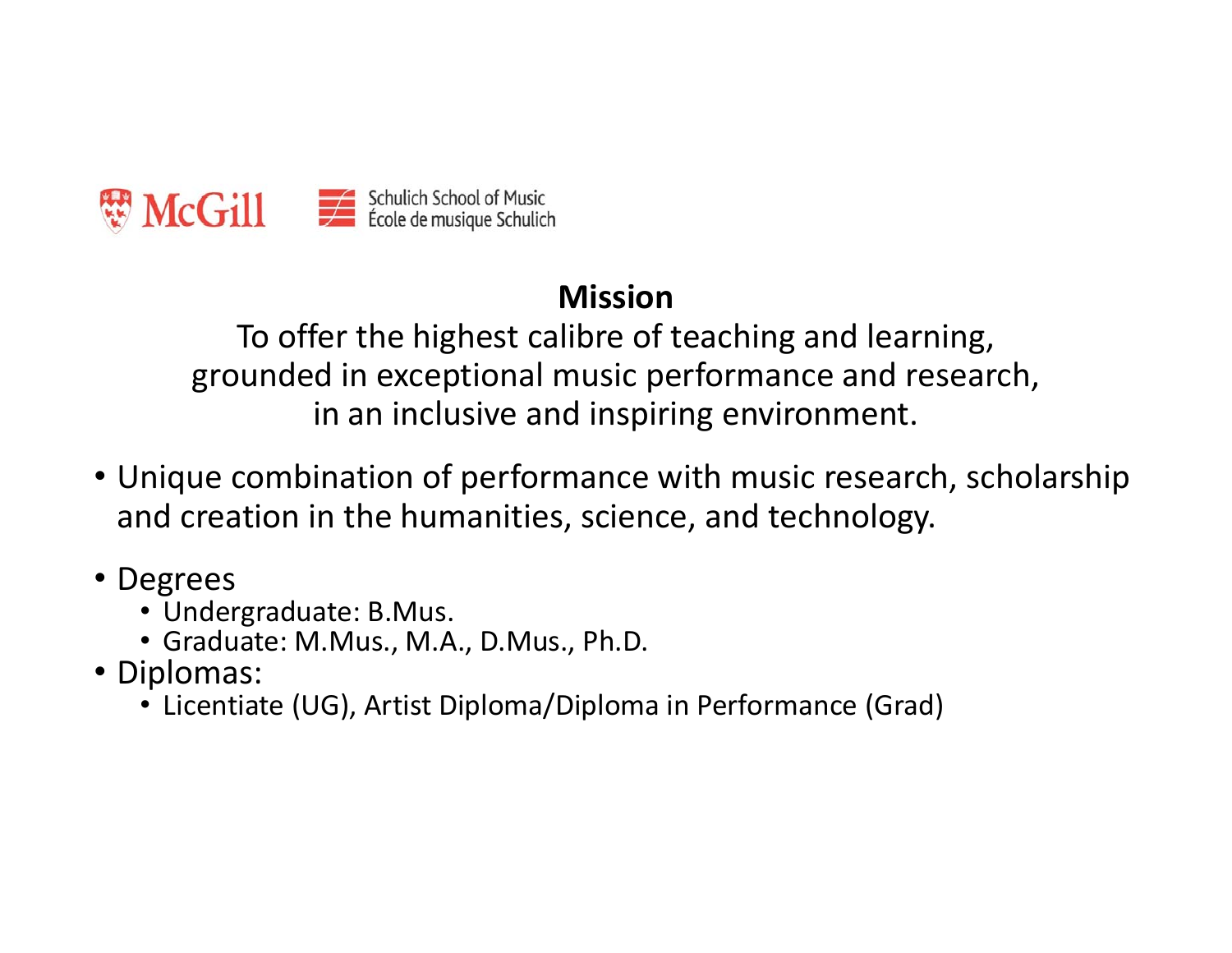

#### •Composition •Music Education•Music Entrepreneurship (UG only) •Musicology •Music Technology •Music Theory •Sound Recording (Grad only) •Conducting •Early Music •Guitar•Jazz•Orchestral Instruments **CIRMMT** •Organ/Harpsichord •Piano/Collaborative Piano•Voice/Opera **Music Research Department Performance Department**

**C**entre for **I**nterdisciplinary **R**esearch in **M**usic **M**edia and **T**echnology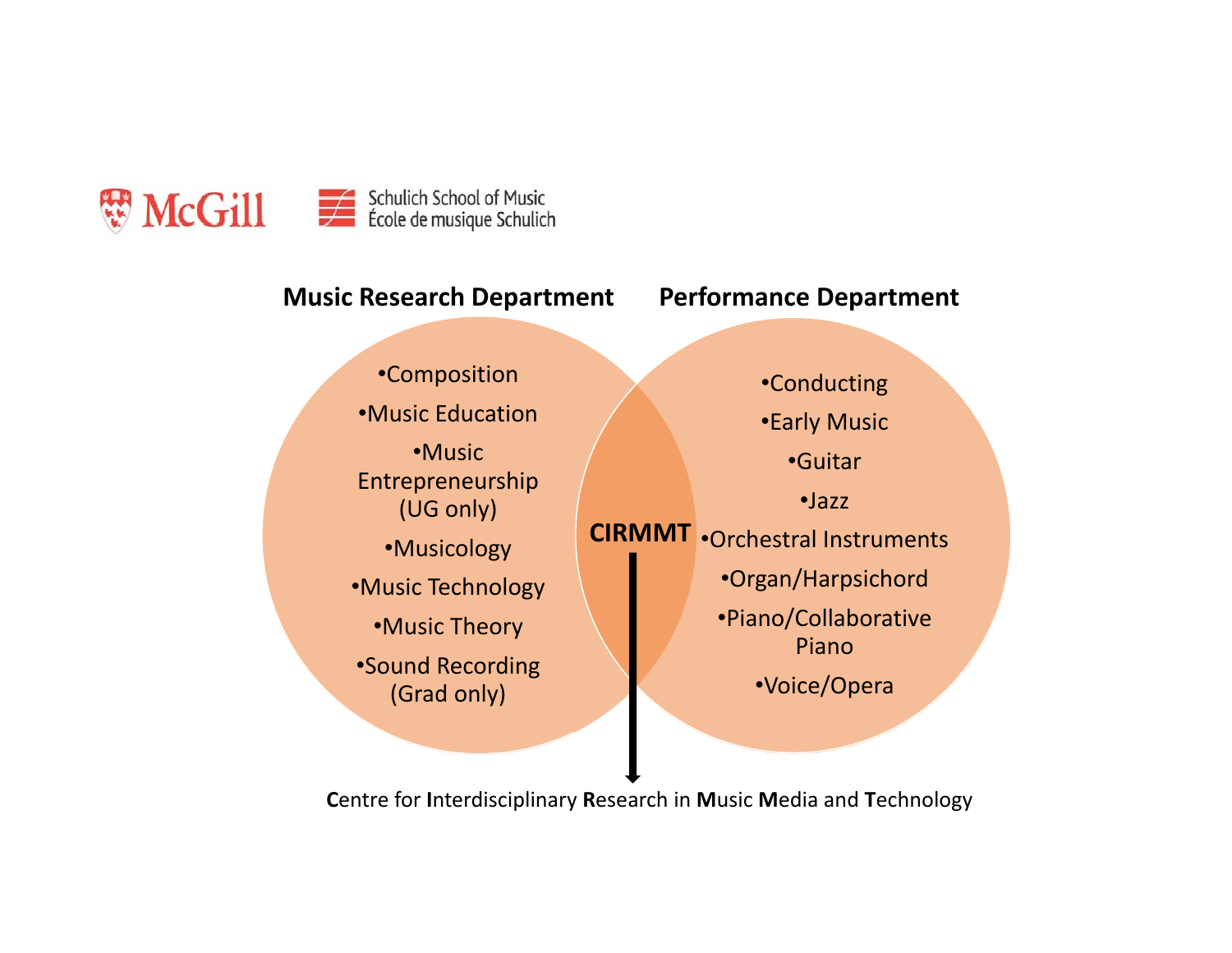

#### **By the Numbers**

#### • **Students**

| <b>Undergraduate: 531</b> |                 | Graduate: 375          |          |          | <b>Total</b>    |     |
|---------------------------|-----------------|------------------------|----------|----------|-----------------|-----|
| B.Mus.                    | <b>Diplomas</b> | Spec. / Visit. / Exch. | Master's | Doctoral | <b>Diplomas</b> |     |
| 499                       |                 | 18                     | 224      | 129      |                 | 906 |

• **Faculty**

| Tenure Stream | <b>Ranked Non-Tenure MCLIU Instructors</b> |     | <b>Total</b> |
|---------------|--------------------------------------------|-----|--------------|
| -61           |                                            | 161 | 248          |

#### • **Public outreach**

- Over 600 concerts and research events per year
- McGill Conservatory music lessons and examinations for community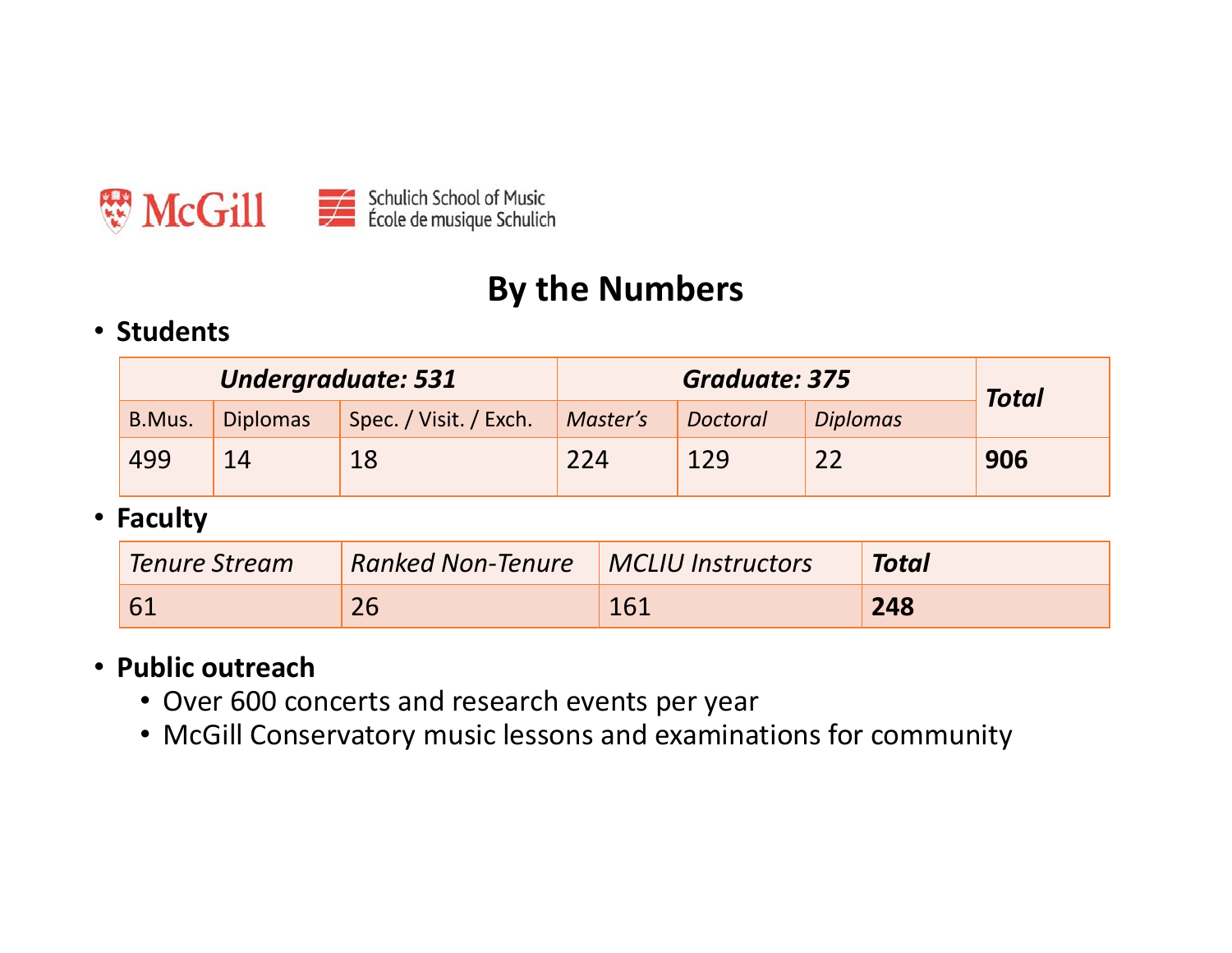

#### **Comparisons**

- #1 Canadian School, Performing Arts category QS World Rankings
- Number of students:

| <b>McGill</b> | U of Toronto | UBC |
|---------------|--------------|-----|
| 906           | 870          | 379 |

#### • Research funding for Music:

|                                                              | <b>McGill</b> | <b>Rest of Canadian universities combined</b> |
|--------------------------------------------------------------|---------------|-----------------------------------------------|
| SSHRC (past 5 years)                                         | \$5,514,742   | $\mid$ \$10,488,427                           |
| $ $ CFI (federal contribution $ $ \$7,748,482<br>since 2000) |               | \$4,837,078                                   |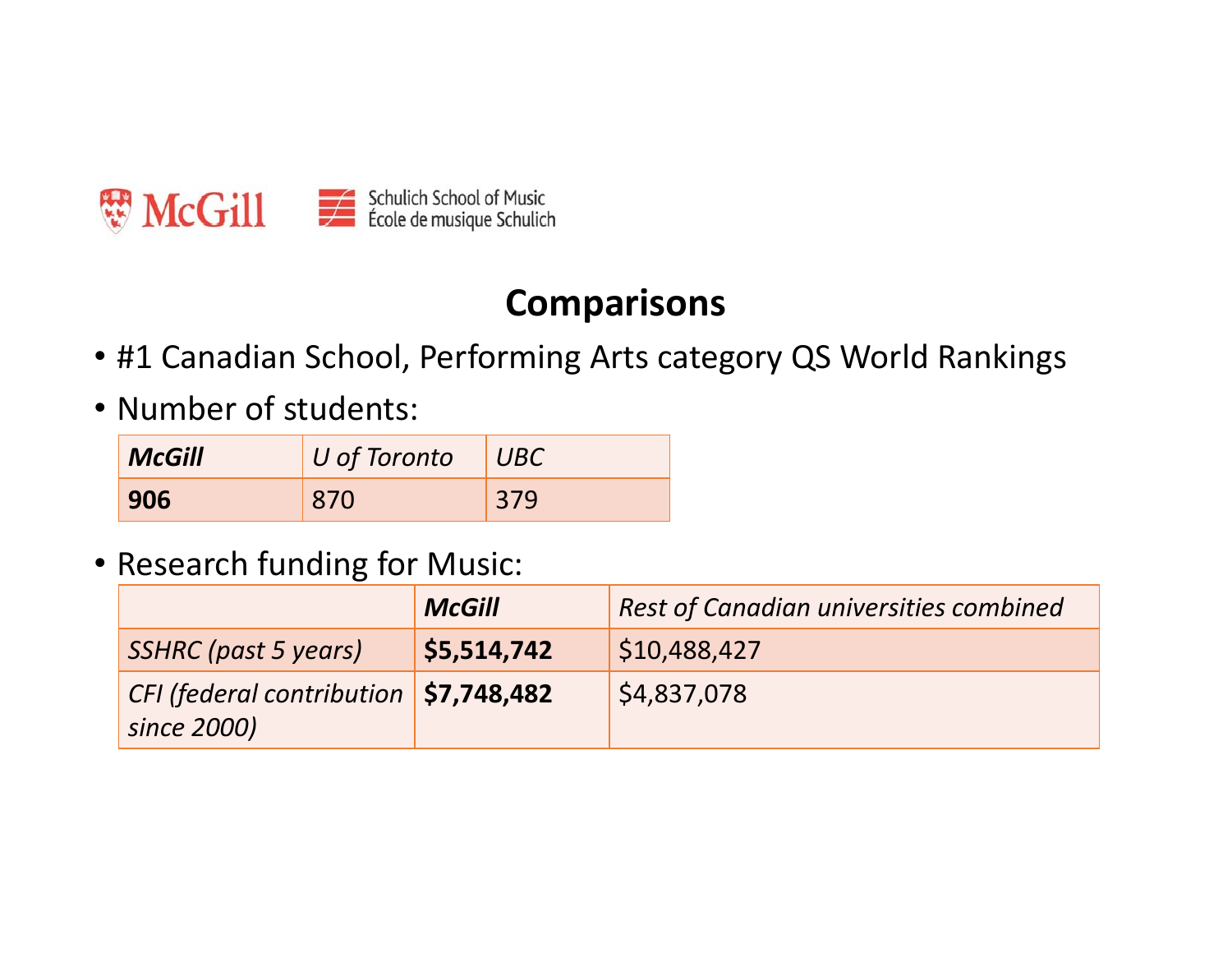

## **Experiential Learning Highlights**

- **Student Ensembles**: McGill Symphony Orchestra, Opera McGill, Jazz Orchestras, Choirs, Baroque Orchestra, McGill Wind Orchestra, Contemporary Music Ensemble, Chamber Music (see 2018‐19 Season Highlights)
- **Competitions**: Wirth Vocal Prize, Golden Violin Prize (\$25,000 each)
- **Montreal engagements**: Booking Office
- **Study abroad**: bilateral student exchanges with Royal Northern College of Music (Manchester), Royal Conservatory in The Hague, Sibelius Academy (Helsinki), Queensland Conservatorium (Brisbane), Norwegian Academy of Music (Oslo), Mozarteum (Salzburg)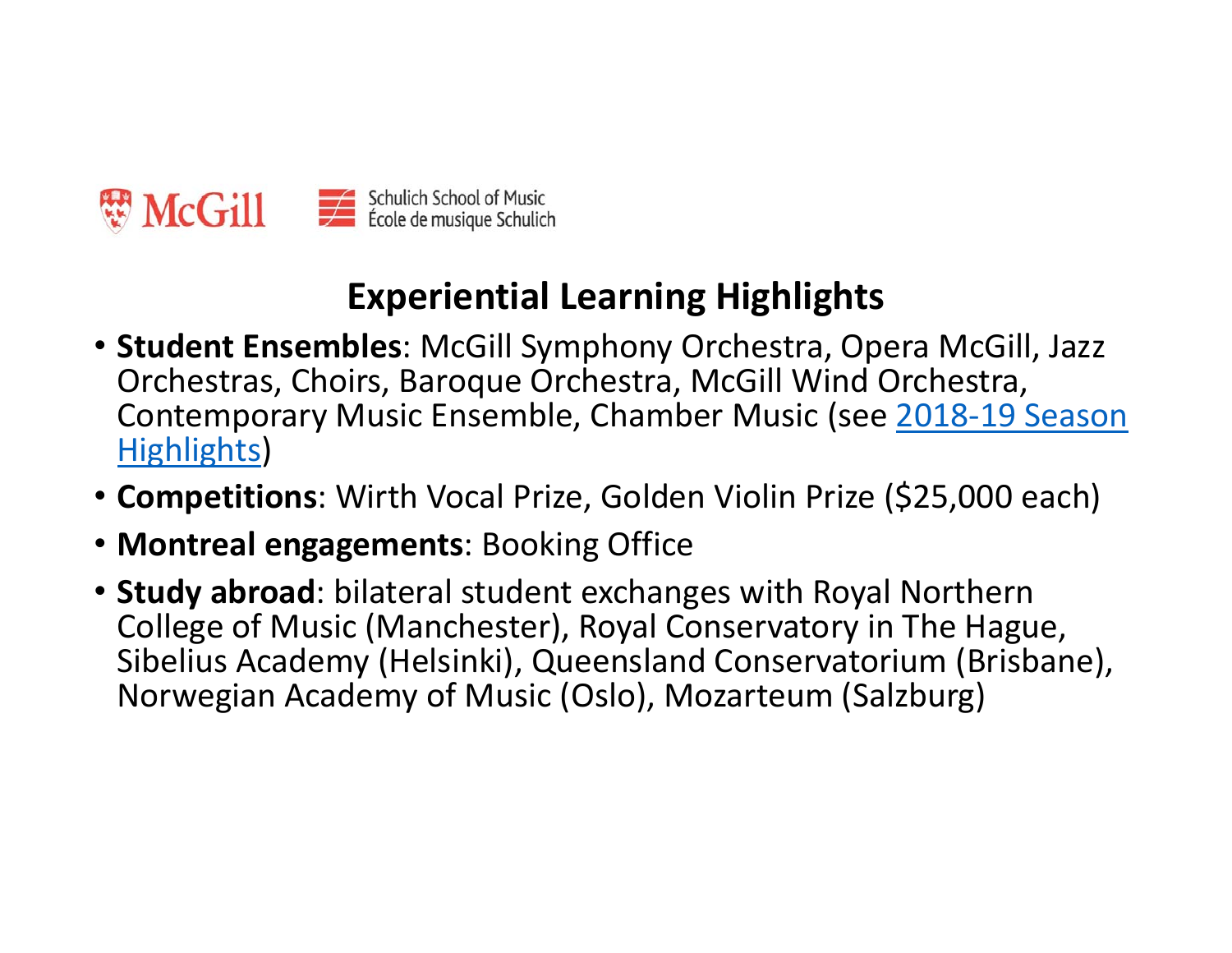

#### **Research Innovation**

- **CIRMMT**: multi‐disciplinary research centre for the innovative scientific study of music, media and technology / 7 Quebec institutions of higher education / international membership of 53 researchers, 68 collaborators and 203 students / FRQSC funded
- **Music Multimedia Room and studios**: \$10.9M CFI project to complete the world's leading acoustically unique facilities for the scientific study of live performance, the movement of recorded sound in space, distributed performance (where musicians in different locations perform together), the interaction of musicians and technology / opening Spring 2020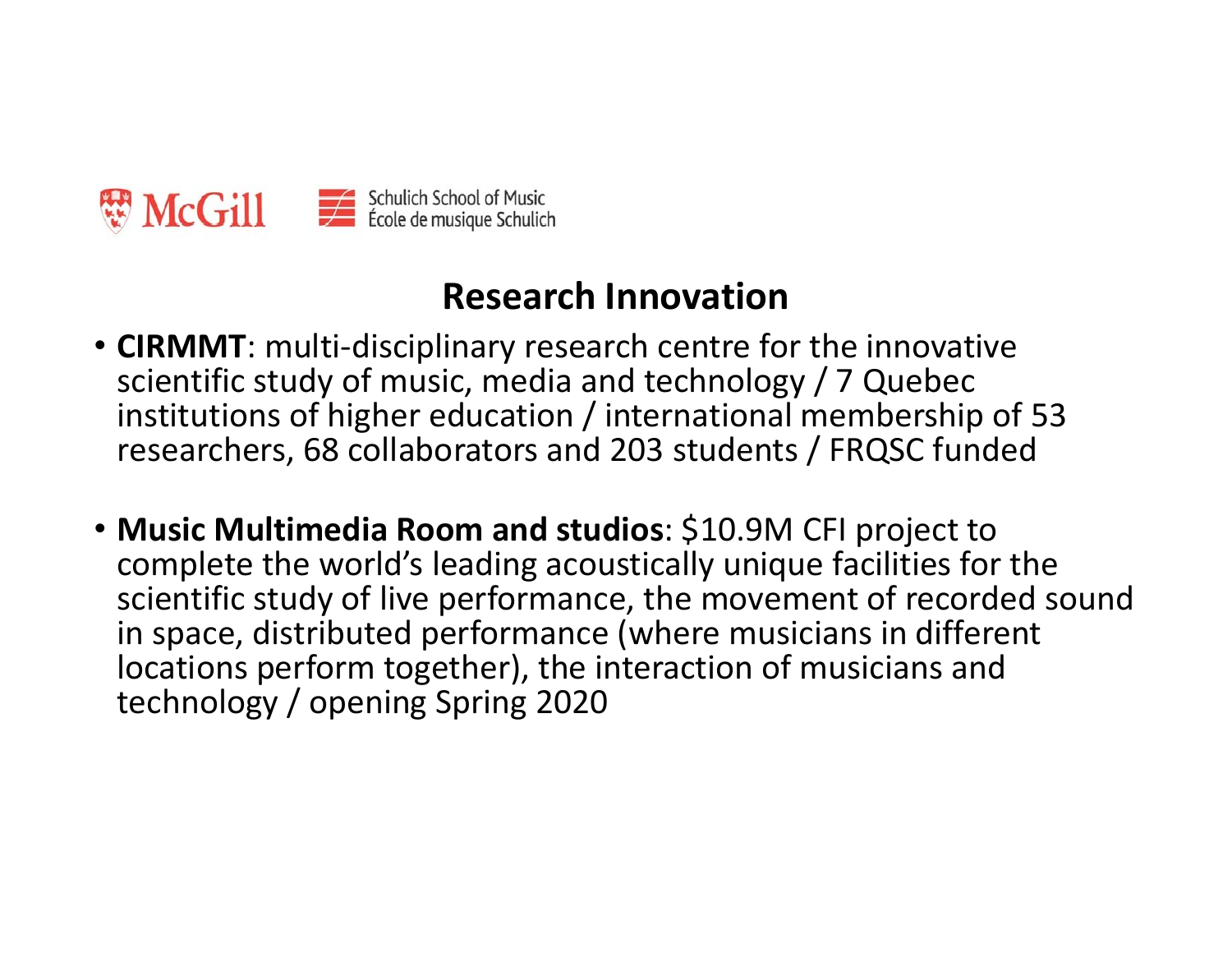

### **Research Project Highlights**

- **ACTOR: A**nalysis, **C**reation, and **T**eaching of **Or**chestration in contemporary classical, popular, film and video game music / \$2.5M SSHRC Partnership Grant / researchers from 21 institutions in 5 countries
- **SIMSSA: Single Interface for Music Score Searching Analysis /** teaching computers to recognize the musical symbols in digital images of musical scores, linking materials from the shelves of libraries and museums from around the world in a single digital forum / \$2.5M SSHRC Partnership Grant / 35 project leaders, 23 libraries and museums, 10 countries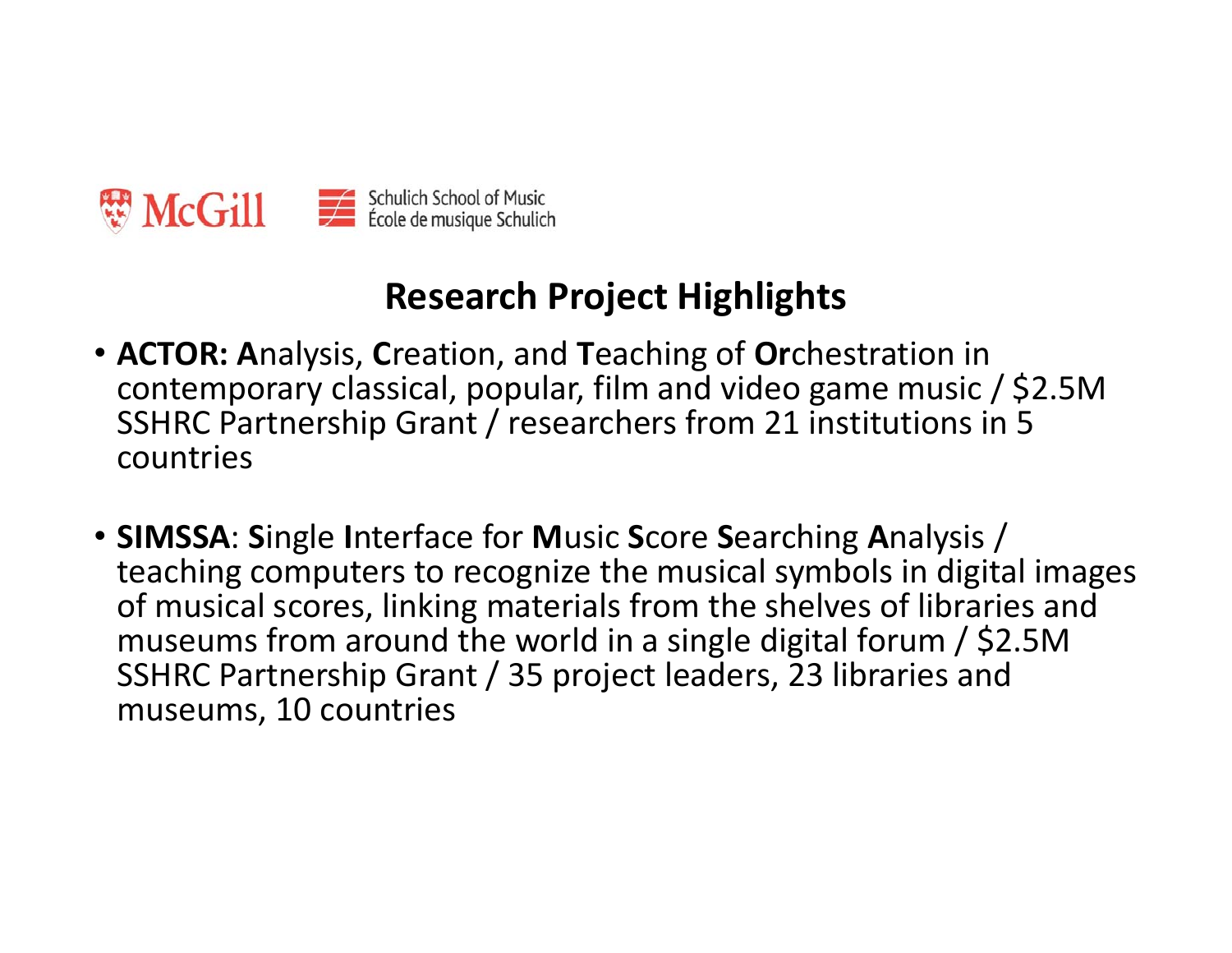

## **Strategic Planning Directions (2020‐2024)**

- Enhance the recruitment, preparation and development of world‐ quality artists and researchers
- Increase the diversity of people, teaching modalities, curriculum, repertoire
- Educate self‐confident students who shape as well as adapt to the future
- Broaden the scope of inter‐ and intra‐disciplinary initiatives and activities
- Enhance connections to communities, local and global